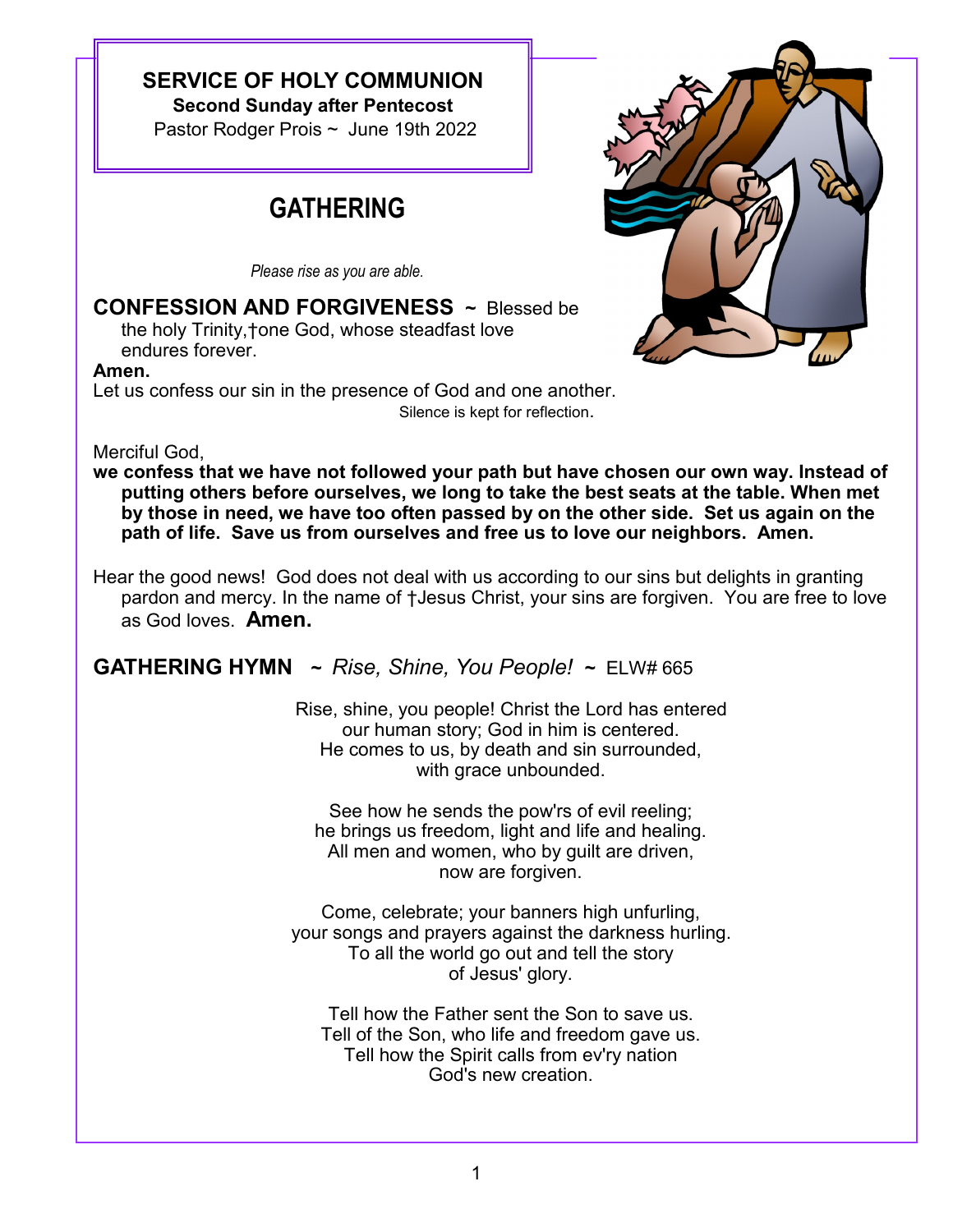**GREETING ~** The grace of our Lord Jesus Christ, the love of God, and the communion of the Holy Spirit be with you all. **And also with you.**

# **KYRIE**

In peace, let us pray to the Lord. **Lord, have mercy.**

For the peace from above, and for our salvation, let us pray to the Lord. **Lord, have mercy.**

For the peace of the whole world, for the well-being of the church of God, and for the unity of all, let us pray to the Lord. **Lord, have mercy.**

For this holy house, and for all who offer here their worship and praise, let us pray to the Lord. **Lord, have mercy.**

Help, save, comfort, and defend us, gracious Lord. **Amen.**

## **HYMN OF PRAISE ~** *Do Lord*

Do, Lord, O do, Lord, O do remember me; Do, Lord, O do, Lord, O do remember me Do, Lord, O do, Lord, O do remember me; Look away beyond the blue.

You're my light and my salvation, I won't be afraid! You're the stronghold of my life, by You all things were made. Foes attack me, hassle me, but I will never fade, For I move in the strength of the Lord.

Do, Lord, O do, Lord, O do remember me; Do, Lord, O do, Lord, O do remember me Do, Lord, O do, Lord, O do remember me; Look away beyond the blue.

Though a host encamp against me, I will never fear! Even though a war surrounds me, You are always near. One thing I have asked of You that I will seek for sure; Is to live in the house of the Lord.

Do, Lord, O do, Lord, O do remember me; Do, Lord, O do, Lord, O do remember me Do, Lord, O do, Lord, O do remember me; Look away beyond the blue.

Glory be to God the Father and to God the Son; Glory be to God the Spirit, ever Three in One. As it was in the beginning, till our race is won; We can live in the light of the Lord.

Do, Lord, O do, Lord, O do remember me; Do, Lord, O do, Lord, O do remember me Do, Lord, O do, Lord, O do remember me; Look away beyond the blue.

**PRAYER OF THE DAY ~** O Lord God, we bring before you the cries of a sorrowing world. In your mercy set us free from the chains that bind us, and defend us from everything that is evil, through Jesus Christ, our Savior and Lord. **Amen.**

*You may be seated.*

**SPECIAL MUSIC ~** *We Are The Body of Christ* ~ Celebration Singers

# **WORD**

**FIRST READING** *~* **ISAIAH 65:1-9 ~** *The Righteousness of God's Judgement*

I was ready to be sought out by those who did not ask, to be found by those who did not seek me. I said, 'Here I am, here I am', to a nation that did not call on my name. I held out my hands all day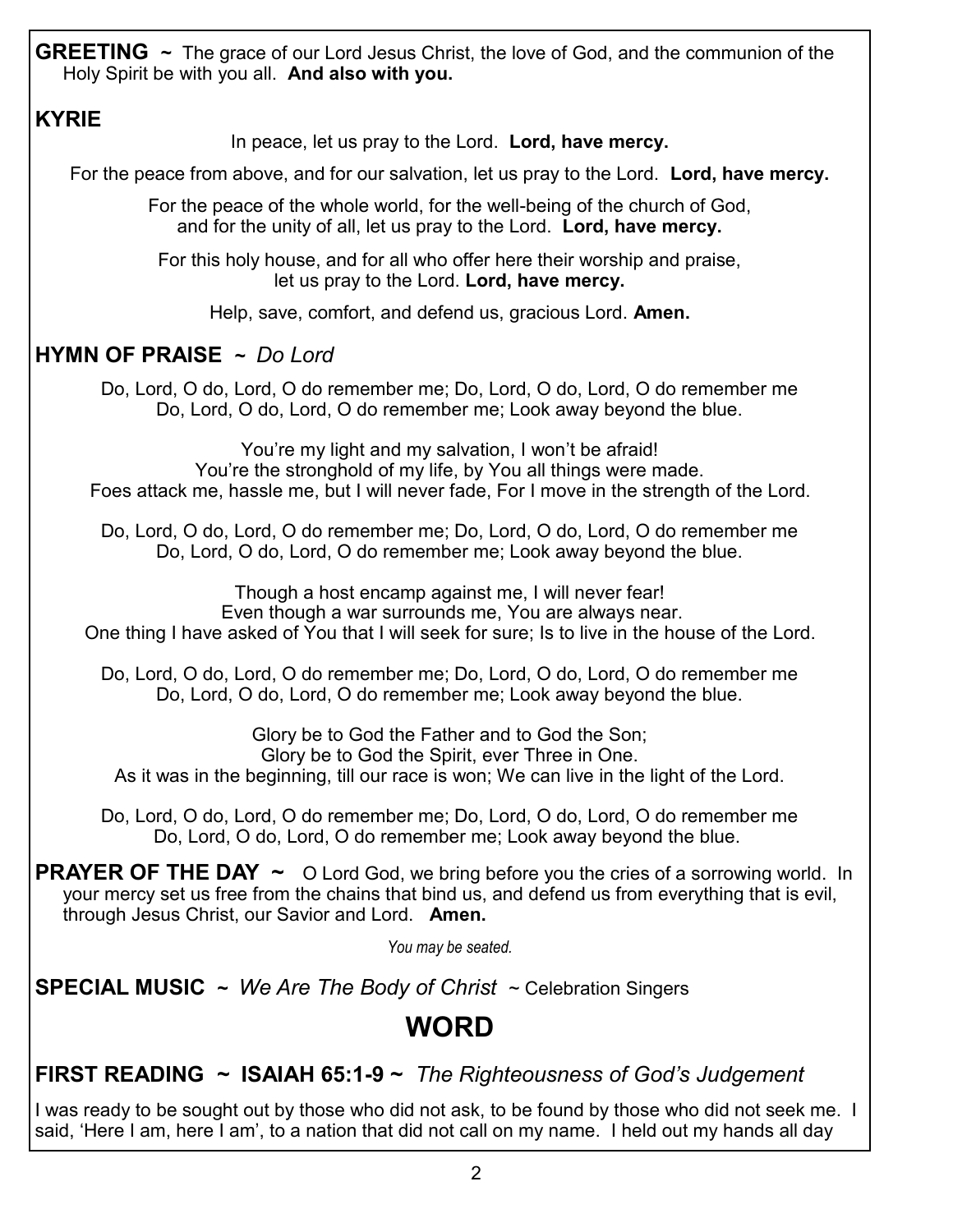long to a rebellious people, who walk in a way that is not good, following their own devices; a people who provoke me to my face continually, sacrificing in gardens and offering incense on bricks; who sit inside tombs, and spend the night in secret places; who eat swine's flesh, with broth of abominable things in their vessels; who say, 'Keep to yourself, do not come near me, for I am too holy for you.' These are a smoke in my nostrils, a fire that burns all day long. See, it is written before me: I will not keep silent, but I will repay; I will indeed repay into their laps their iniquities and their ancestors' iniquities together, says the Lord; because they offered incense on the mountains and reviled me on the hills, I will measure into their laps full payment for their actions. Thus says the Lord: As the wine is found in the cluster, and they say, 'Do not destroy it, for there is a blessing in it', so I will do for my servants' sake, and not destroy them all. I will bring forth descendants from Jacob, and from Judah inheritors of my mountains; my chosen shall inherit it, and my servants shall settle there.

## **PSALM ~ PSALM 22:19-28 ~** *Plea for Deliverance from Suffering and Hostility*

But you, O Lord, do not be far away! O my help, come quickly to my aid!

**Deliver my soul from the sword, my life from the power of the dog!**

Save me from the mouth of the lion! From the horns of the wild oxen you have rescued me.

**I will tell of your name to my brothers and sisters; in the midst of the congregation I will praise you:**

You who fear the Lord, praise him! All you offspring of Jacob, glorify him; stand in awe of him, all you offspring of Israel!

**For he did not despise or abhor the affliction of the afflicted; he did not hide his face from me, but heard when I cried to him.**

From you comes my praise in the great congregation; my vows I will pay before those who fear him.

- **The poor shall eat and be satisfied; those who seek him shall praise the Lord. May your hearts live for ever!**
- All the ends of the earth shall remember and turn to the Lord; and all the families of the nations shall worship before him.

**For dominion belongs to the Lord, and he rules over the nations.**

## **SECOND READING ~ GALATIANS 3:23-29** ~ *The Purpose of the Law*

Now before faith came, we were imprisoned and guarded under the law until faith would be revealed. Therefore the law was our disciplinarian until Christ came, so that we might be justified by faith. But now that faith has come, we are no longer subject to a disciplinarian, for in Christ Jesus you are all children of God through faith. As many of you as were baptized into Christ have clothed yourselves with Christ. There is no longer Jew or Greek, there is no longer slave or free, there is no longer male and female; for all of you are one in Christ Jesus. And if you belong to Christ, then you are Abraham's offspring, heirs according to the promise. ~ Word of God, word of life. **Thanks be to God.**

*Please rise.*

## **GOSPEL ACCLAMATION ~** *Change My Heart, O God* ~ ELW# 801

Change my heart, O God; make it ever true. Change my heart, O God; may I be like you. You are the potter; I am the clay. Mold me and make me; this is what I pray. Change my heart, O God; make it ever true. Change my heart, O God; may I be like you. .

**GOSPEL PROCLAMATION**  $\sim$  The holy gospel according to Saint Luke the eighth chapter. **Glory to you, O Lord.**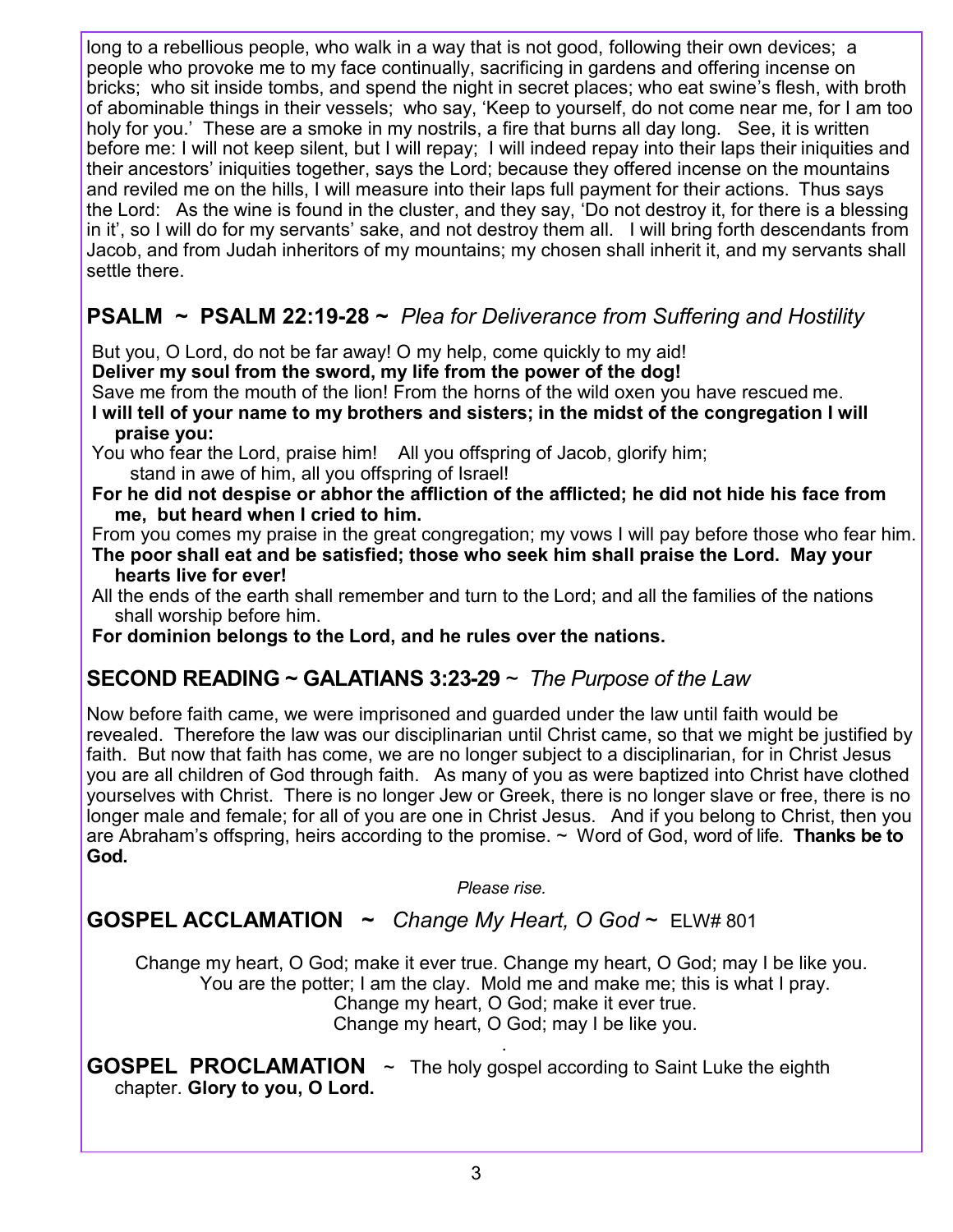#### **LUKE 8:26-39** ~ *Jesus Heals the Gerasene Demoniac*

Then they arrived at the country of the Gerasenes, which is opposite Galilee. As he stepped out on land, a man of the city who had demons met him. For a long time he had worn no clothes, and he did not live in a house but in the tombs. When he saw Jesus, he fell down before him and shouted at the top of his voice, 'What have you to do with me, Jesus, Son of the Most High God? I beg you, do not torment me'— for Jesus had commanded  $\blacksquare$ the unclean spirit to come out of the man. (For many times it had seized him; he was kept under guard and bound with chains and shackles, but he would break the bonds and be driven by the



demon into the wilds.) Jesus then asked him, 'What is your name?' He said, 'Legion'; for many demons had entered him. They begged him not to order them to go back into the abyss. Now there on the hillside a large herd of swine was feeding; and the demons begged Jesus to let them enter these. So he gave them permission. Then the demons came out of the man and entered the swine, and the herd rushed down the steep bank into the lake and was drowned.

When the swineherds saw what had happened, they ran off and told it in the city and in the country. Then people came out to see what had happened, and when they came to Jesus, they found the man from whom the demons had gone sitting at the feet of Jesus, clothed and in his right mind. And they were afraid. Those who had seen it told them how the one who had been possessed by demons had been healed. Then all the people of the surrounding country of the Gerasenes asked Jesus to leave them; for they were seized with great fear. So he got into the boat and returned. The man from whom the demons had gone begged that he might be with him; but Jesus sent him away, saying, 'Return to your home, and declare how much God has done for you.' So he went away, proclaiming throughout the city how much Jesus had done for him.  $\sim$  The gospel of the Lord. **Praise to you, O Christ.**

 *You may be seated.*

## **SERMON ~ "***The Great Equalizer"* **~ Pastor Rodger Prois**

*Silence for reflection.*

*Please rise to proclaim the word of God in song.*

### **HYMN OF THE DAY**  $\sim$  *Oh, for a Thousand Tongues to Sing*  $\sim$  ELW# 886 [Vss. 1-3, 5]

Oh, for a thousand tongues to sing my great Redeemer's praise, the glories of my God and king, the triumphs of his grace!

My gracious Master and my God, assist me to proclaim, to spread through all the earth abroad the honors of your name.

The name of Jesus charms our fears and bids our sorrows cease, sings music in the sinner's ears, brings life and health and peace.

 Look unto him, your Savior own, O fallen human race! Look and be saved through faith alone, be justified by grace.

**THE APOSTLES' CREED**  $\sim$  **With the whole church, let us confess our faith.** 

**I believe in God, the Father almighty, creator of heaven and earth.**

**I believe in Jesus Christ, God's only Son, our Lord, who was conceived by the Holy Spirit, born of the virgin Mary, suffered under Pontius Pilate, was crucified, died, and was buried; he descended to the dead. On the third day he rose again; he ascended into heaven, he is seated at the right hand of the Father, and he will come to judge the living and the dead.**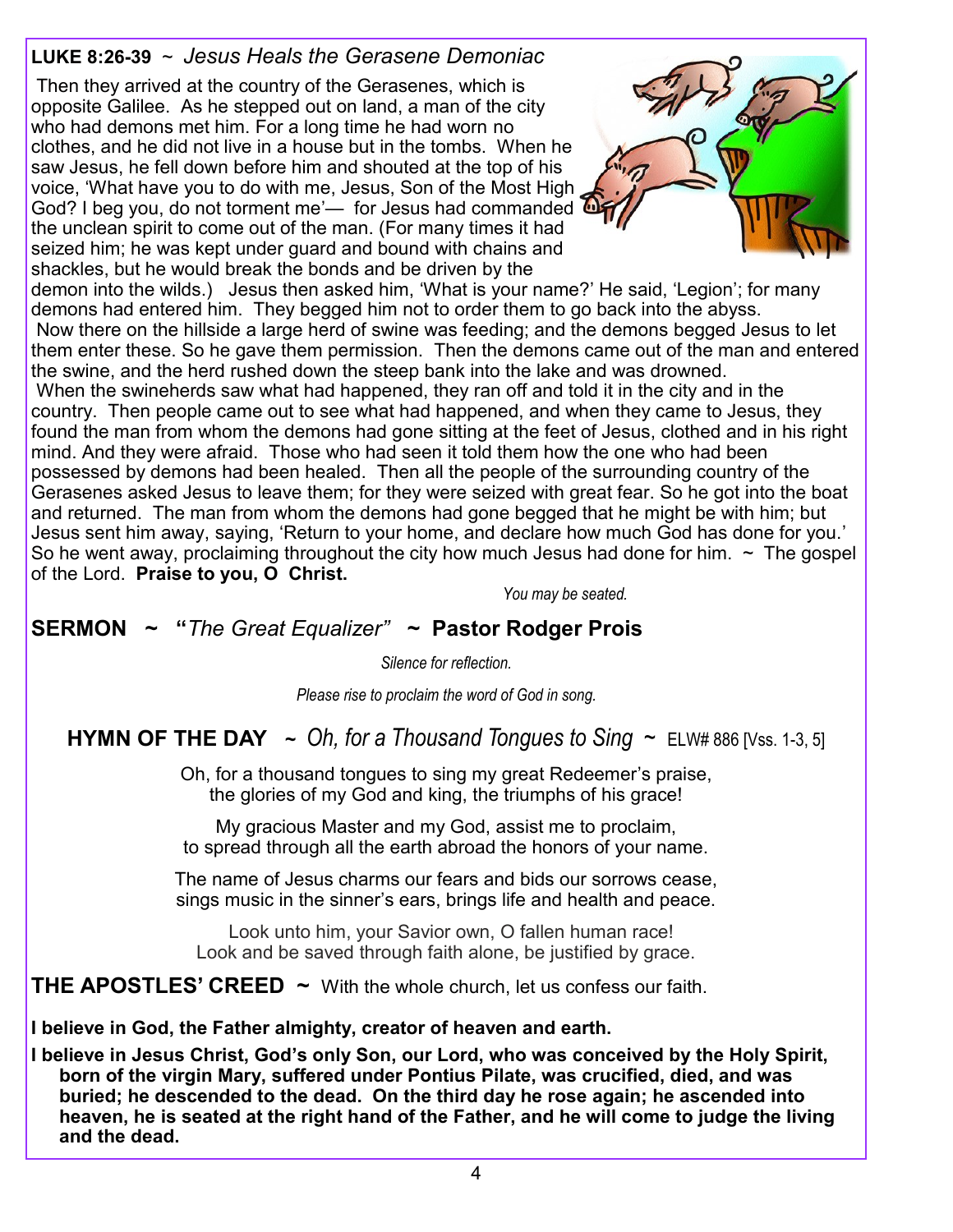**I believe in the Holy Spirit, the holy catholic church, the communion of saints, the forgiveness of sins, the resurrection of the body, and the life everlasting. Amen.**

**PRAYERS OF INTERCESSION ~** United in Christ and guided by the Spirit, we pray for the church, the creation, and all in need.

*A brief silence.*

Holy God, you hear the cries of those who seek you. Equip your church with evangelists who reveal the continuous call of your outstretched hands and your promises of a home in you. God of grace, **hear our prayer.**



You hear the cries of the earth. Restore places where land, air, and waterways have been harmed. Guide us to develop and implement sources of energy and food production that do not destroy the earth. God of grace, **hear our prayer.**

You hear the cries of those who are marginalized or cast out. On this Juneteenth observance, guide us continually toward the end of oppression in all its forms, especially white supremacy. Bring true freedom and human flourishing to all your beloved children especially the people of Ukraine. Help us to help them find an end to the terrible conflict destroying their country. God of grace **hear our prayer.**

You hear the cries of those who suffer. Come to the aid of all who are homeless, naked, hungry, and sick especially those we hold in our hearts known only to you and those we name here…

 *Jacob Bangsberg; Matthew Olesiak; Doug Olesiak; Kathy Hanson; Felecia Kleven; Kyli Kleven; Larry Johnson; Chuck Jackson; Carolyn Blake; Jo Alvin; Bud Rieschl; Lois & Jim Gronberg; Bob Tucker; the family of Wayne Spangler.*

*Please observe a moment of silence reflecting on those for whom we pray.*

- Bring peace to any experiencing mental illness, that they can clearly recognize your loving presence. God of grace, **hear our prayer.**
- You hear the cries of those who celebrate and those who grieve on this Father's Day. Nurture mutual love and tender care in all relationships. Comfort those for whom this day brings sadness or longing. God of grace, **hear our prayer.**
- We give thanks for the faithful departed whose lives proclaimed all you had done for them. At the last, unite us with them as we make our home in you. God of grace, **hear our prayer.**
- God of every time and place, in Jesus' name and filled with your Holy Spirit, we entrust these spoken prayers and those in our hearts into your holy keeping. **Amen.**
- **PEACE ~** The peace of Christ be with you always. **And also with you.**  Please share God's peace with one another.

# **MEAL**

## **OFFERING HYMN ~** *Give Thanks* **~** W&P# 41

Give thanks with a grateful heart, give thanks to the Holy One, give thanks because he's given Jesus Christ, his Son. Give thanks with a grateful heart, give thanks to the Holy One, give thanks because he's given Jesus Christ, his Son.

And now let the weak say, "I am strong," let the poor say, "I am rich," because of what the Lord has done for us.

And now let the weak say, "I am strong," let the poor say, "I am rich," because of what the Lord has done for us. Give thanks!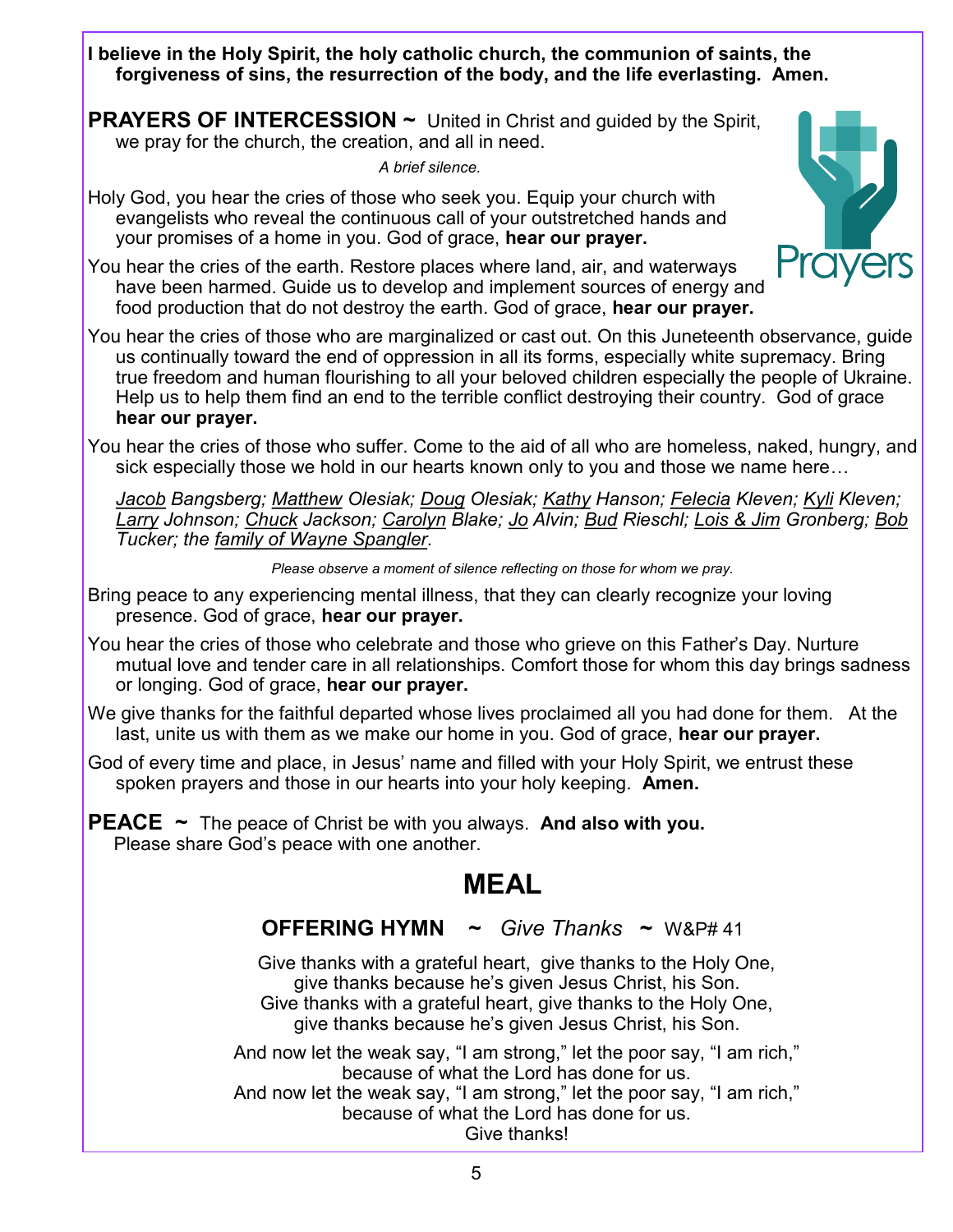**OFFERING PRAYER ~** God of abundance you have set before us a plentiful harvest. As we feast on your goodness, strengthen us to labor in your field and equip us to bear fruit for the good of all, in the name of Jesus. **Amen.**

*Please be seated.*



*Please social distance when coming forward for communion*

**THE GREAT THANKSGIVING ~** The Lord be with you. **And also with you.** Lift up your hearts. **We lift them to the Lord.** Let us give thanks to the Lord our God. **It is right to give our thanks and praise.**

It is indeed right, our duty and our joy, that we should at all times and in all places give thanks and praise to you, almighty and merciful God, through our Savior Jesus Christ, who on this day overcame death and the grave, and by his glorious resurrection opened to us the way of everlasting life. And so, with all the choirs of angels, with the church on earth and the hosts of heaven, we praise your name and join their unending hymn...

**HOLY, HOLY, HOLY ~** S173 ELW Page 173

Holy, holy, holy Lord. Lord God of power and might, heaven and earth are full of your glory. Hosanna in the highest.

Blessed is he who comes in the name of the Lord. Hosanna in the highest.

**THANKSGIVING AT THE TABLE**  $\sim$  In the night in which he was betrayed, our Lord Jesus took bread, and gave thanks; broke it, and gave it to his disciples, saying: Take and eat; this is my body, given for you. Do this in remembrance of me.

Again, after supper, he took the cup, gave thanks, and gave it for all to drink, saying: This cup is the new covenant in my blood, shed for you and for all people for the forgiveness of sin. Do this in remembrance of me.

For as often as we eat of this bread and drink from this cup, we proclaim the Lord's death until he comes. **Christ has died. Christ is risen. Christ will come again. Amen.**

**THE LORD'S PRAYER ~** Remember us in your kingdom, O Lord, and teach us to pray.

**Our Father, who art in heaven, hallowed be thy name, thy kingdom come, thy will be done, on earth as it is in heaven.** 

**Give us this day our daily bread; and forgive us our trespasses, as we forgive those who trespass against us; and lead us not into temptation, but deliver us from evil. For thine is the kingdom, and the power, and the glory forever and ever. Amen.**

**DISTRIBUTION ~** In Christ's presence there is fullness of joy. Come to the banquet.

**COMMUNION HYMN ~** *One Bread, One Body* ~ ELW# 496

*Refrain:* One bread, one body, one Lord of all; one cup of blessing which we bless, and we, though many throughout the earth, we are one body in this one Lord. Gentile or Jew, servant or free, woman or man, no more. *Refrain*

Many the gifts, many the works, one in the Lord of all. *Refrain*

Grain for the fields, scattered and grown, gathered to one for all. *Refrain*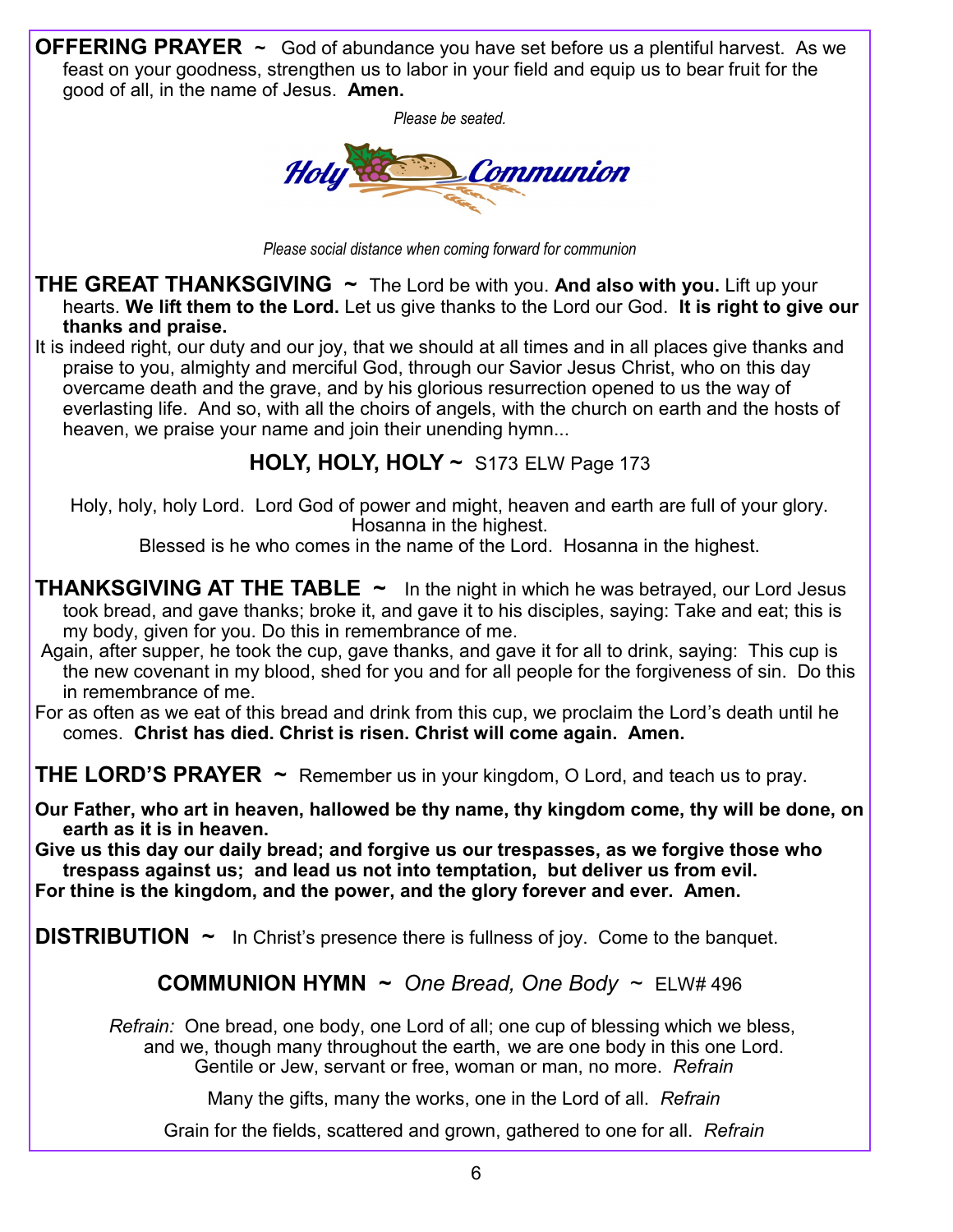#### **COMMUNION HYMN ~** *Let Us Ever Walk With Jesus* ~ ELW# 802

Let us ever walk with Jesus, follow his example pure, through a world that would deceive us and to sin our spirits lure. Onward in his footsteps treading, trav'lers here, our home above, full of faith and hope and love, let us do our Savior's bidding. Faithful Lord, with me abide; I shall follow where you guide.

Let us suffer here with Jesus, and with patience bear our cross. Joy will follow all our sadness; where he is there is no loss. Though today we sow no laughter, we shall reap celestial joy: all discomforts that annoy shall give way to mirth hereafter. Jesus, here I share your woe; help me there your joy to know.

Let us gladly die with Jesus. Since by death he conquered death, he will free us from destruction, give to us immortal breath. Let us mortify all passion that would lead us into sin; and the grave that shuts us in shall but prove the gate of heaven. Jesus, here with you I die, there to live with you on high.

Let us also live with Jesus. He has risen from the dead that to life we may awaken. Jesus, you are now our head, we are your own living members; where you live, there we shall be in your presence constantly, living there with you forever. Jesus, let me faithful be; life eternal grant to me.

**PRAYER AFTER COMMUNION ~** Life-giving God, through this meal you have bandaged our wounds and fed us with your mercy. Now send us forth to live for others, both friend and stranger, that all may come to know your love. This we pray in the name of Jesus. **Amen.**

# **SENDING**

*Please rise.*

**BENEDICTION ~** The God of peace, Father, †Son, and Holy Spirit, bless you, comfort you, and show you the path of life this day and always. **Amen.**

**SENDING SONG ~** *I'm So Glad Jesus Lifted Me ~* ELW# 860

I'm so glad Jesus lifted me. I'm so glad Jesus lifted me. I'm so glad Jesus lifted me, singing glory, hallelujah! Jesus lifted me.

Satan had me bound, Jesus lifted me. Satan had me bound, Jesus lifted me. Satan had me bound, Jesus lifted me, singing glory, hallelujah! Jesus lifted me.

When I was in trouble, Jesus lifted me. When I was in trouble, Jesus lifted me. When I was in trouble, Jesus lifted me, singing glory, hallelujah! Jesus lifted me.

## **ANNOUNCEMENTS**

**DISMISSAL** ~ Go in peace. Love your neighbor. **Thanks be to God.**